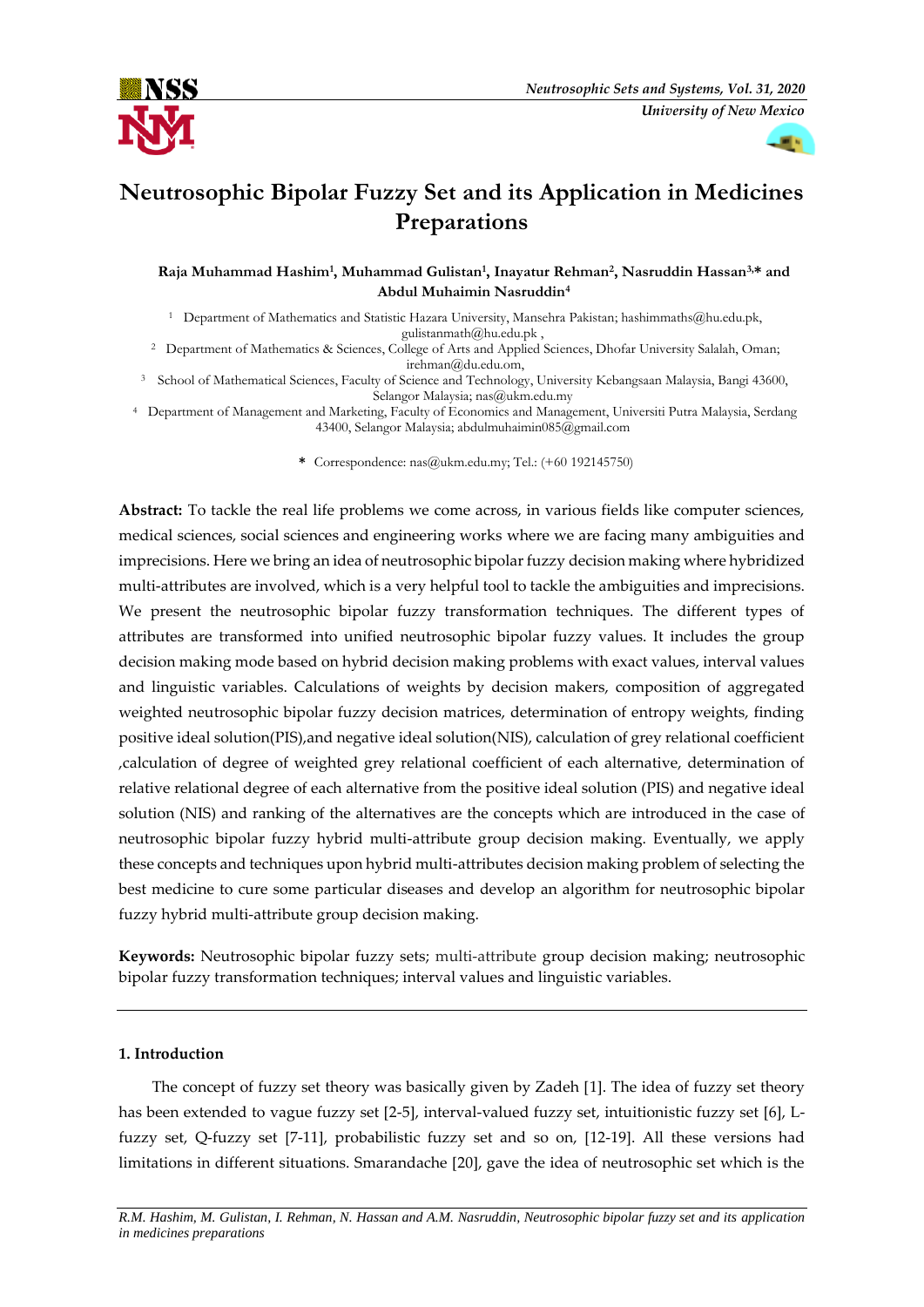generalization of all previous versions of fuzzy sets. Unfortunately, these, models were handling the problems involving only positive preferences and opinions, whereas human mind tends to work in both directions, positive and negative, in order to come up with a decision. Therefore, to bridge up this deficiency Zhang [21], introduced the notion of bipolar fuzzy sets. The features of bipolar fuzzy sets were considered and discussed in detail by Naveed at al. [22-24], Dubois et al. [25] and Silva et al. [26]. The applications of neutrosophic set theory are found in various fields of life, like computer sciences, physical sciences, medical sciences, social sciences, engineering and multi-criteria group decision making problems. The uses of neutrosophic theory for sets in decision making problems (DMP) have been considered by Basset et al. [27-31]. Qun et al. [32] and many others in many [33-36], they gave the idea of linguistic multiple attribute group decision making (LMAGDM). Chen [37] and Hung [38], introduced the idea of manipulation of multiple attribute decision making problems depends upon fuzzy sets. Later on Zhan et al. [39] applied the neutrosophic cubic sets in multi-criteria decision-making issues. Gulistan et al. [40] discussed the notion of neutrosophic cubic graphs and gave the real-life applications in industrial areas. Applications of neutrosophic sets in different directions can be seen in [41-44] and [45-52].

Neutrosophic sets are more general versions to handle the uncertain data problems when compared to the different versions of fuzzy sets. When handling uncertain issues where both positive and negative characteristics are involved, the bipolar fuzzy sets are found to be helpful. In propensity to take decisions considering both positive and negative preferences, we [45], recently defined the concept of neutrosophic bipolar fuzzy sets. We also defined neutrosophic bipolar fuzzy weighted averaging and neutrosophic bipolar fuzzy ordered weighted averaging operators.

In this paper, we will extend the neutrosophic bipolar fuzzy set by introducing the idea of neutrosophic bipolar fuzzy hybrid multi-attribute group decision making where we use the different neutrosophic bipolar fuzzy transformation techniques. We give the new conversion techniques between the exact values and neutrosophic bipolar fuzzy numbers. The conversion techniques between interval values and neutrosophic bipolar fuzzy numbers have also been considered and likewise we also discuss the transformations techniques between linguistic variables and neutrosophic bipolar fuzzy numbers. Graphical representations of the notions in this paper have been considered as well. Finally, numerical example related to a medicine company which intends to prepare three different types of medicines for a certain type of disease.

# **2. Preliminaries**

In this section we provide some of the precursors in developing our new concept.

**Definition 2.1.** [1] A fuzzy set maps the elements of a universe X to the unit interval [0,1] .

**Definition 2.2.** [13] Let X be a universe of discourse. An intuitionistic fuzzy set, A in X is an object having the following form  $A = \{(x, \mu(x), v(x)) : x \in X\}$ 

where  $\mu_A(x)$  is known as a degree of membership and  $\nu_A(x)$  is known as a degree of nonmembership of the element X to the IFS A with the condition,  $0 \le \mu(x) \le 1$ ,

 $0 \le v(x) \le 1$ ,  $0 \le \mu(x) + v(x) \le 1$ . For each IFS A in X. The hesitancy indeterminacy degree measure as follows,  $\pi_A(x) = 1 - \mu(x) - \nu(x)$ . Then  $\pi_A(x)$  is known as degree of indeterminacy membership of x to the set A and  $\forall$   $x \in X$ .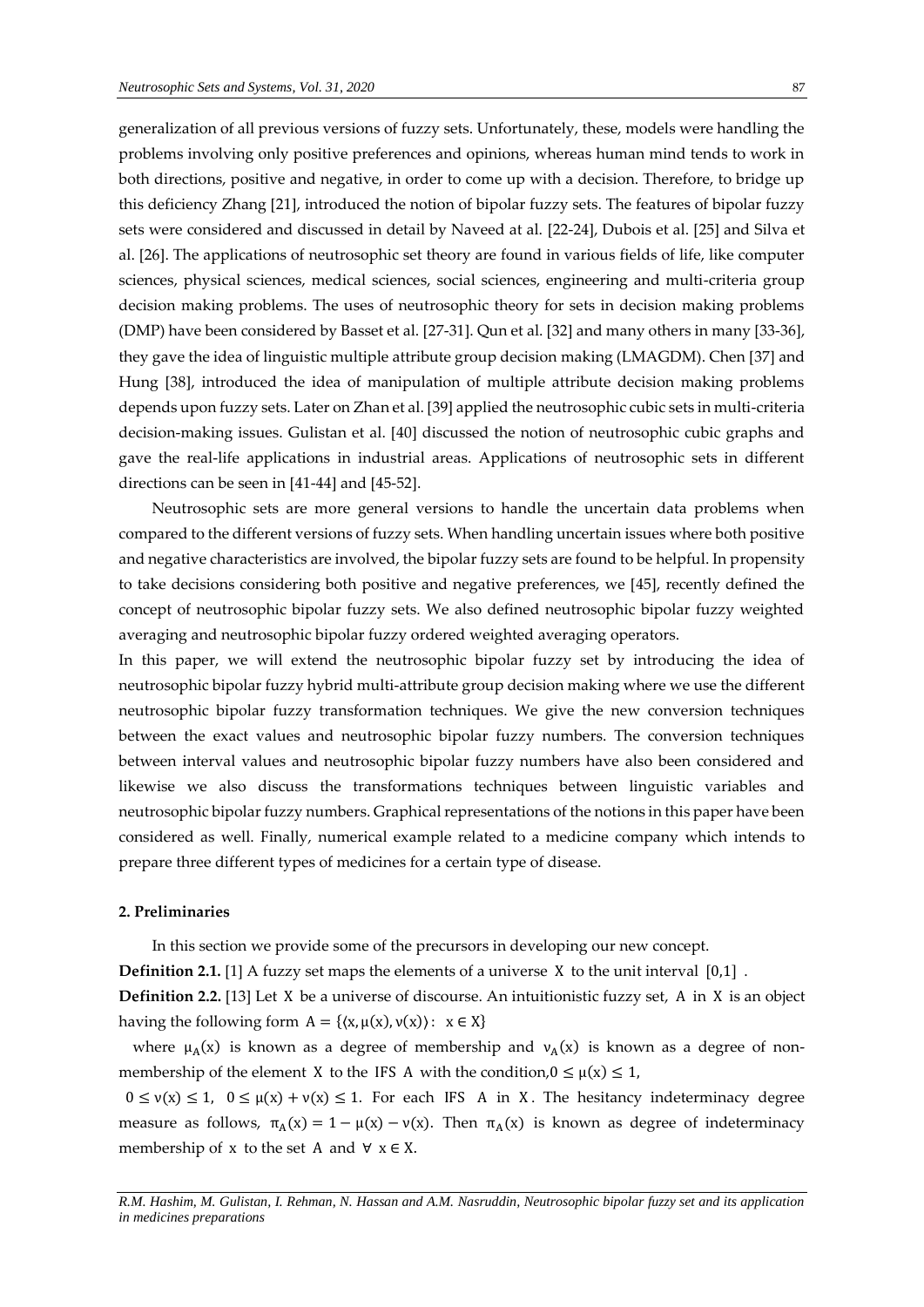**Definition 2.3.** [21] Let X be a non-empty set. Then a bipolar fuzzy set, is an object of the form  $B =$  $\langle x, \langle \mu^+(x), \mu^-(x) \rangle : x \in X \rangle$ , where  $\mu^+(x) : X \to [0,1]$  and  $\mu^-(x) : X \to [-1,0]$ ,  $\mu^+(x)$  is a positive material and  $\mu^-(x)$  is a negative material of  $x \in X$ . For simplicity, we write the bipolar fuzzy set as B =  $\langle \mu^+, \mu^- \rangle$  instead of B =  $\langle x, \mu^+(x), \mu^-(x) \rangle : x \in X$ .

**Definition 2.4.** [32, 34, 41] A single valued neutrosophic set, is defined as;

 $A = \{ (x, T_A(x), I_A(x), F_A(x)) : x \in X \},\$ 

where X be the universe of discourse and A is characterized by a t-membership function  $T_A: X \rightarrow$ [0,1] , an i-membership function  $I_A: X \rightarrow [0,1]$  and a f-membership function  $F_A: X \rightarrow [0,1]$ , where  $0 \le T_A(x) + I_A(x) + F_A(x) \le 3$ .

## **Definition 2.5.** [6] A neutrosophic set, is defined as:

 $A = \{ \langle x, T_A(x), I_A(x), F_A(x) \rangle : x \in X \}$ 

and X is a universe of discourse and A is characterized by a t-membership function  $T_A : X \rightarrow$ ]0<sup>-</sup>, 1<sup>+</sup>[, an i-membership function  $I_A : X \rightarrow] 0^-$ , 1<sup>+</sup>[ and a f-membership function  $F_A : X \rightarrow] 0^-$ , 1<sup>+</sup>[. There is no condition on the sum of  $T_A(x)$ ,  $I_A(x)$ ,  $F_A(x)$ , so  $0 \le T_A(x) + I_A(x) + F_A(x) \le 3$ .

**Definition 2.6.** [45] Let X be a non-vacuous set. Then a neutrosophic bipolar fuzzy set, is an object of the form  $NB = (NB^+, NB^-)$  where

 $NB^+ = \langle y, \langle T_{NB^+}, I_{NB^+}, F_{NB} \rangle$ + $\rangle: x \in X$  , , NB<sup>-</sup> =  $\langle y, (T_{NB^-}, I_{NB^-}, F_{NB^-}) : x \in X \rangle$  such that  $T_{NB^+}$ ,  $I_{NB^+}$ ,  $F_{NB^+}$  :  $X \rightarrow [0,1]$  and  $T_{NB^-}$ ,  $I_{NB^-}$ ,  $F_{NB^-}$  :  $X \rightarrow [-1,0]$ .

**Definition 2.7.** [45] Let  $NB_j = (NB_j^+, NB_j^-)$  be the collection of neutrosophic bipolar fuzzy values. Then a mapping  $NBFWA_{\omega} : \Omega^n \to \Omega$  defined by

 $NBFWA_{\omega}(NB_1, NB_2, \dots, NB_n) = \omega_1 NB_1 \oplus \omega_2 NB_2 \oplus \dots \oplus \omega_n NB_n$ 

is called a neutrosophic bipolar fuzzy weighted averaging (NBFWA) operator of dimension n, where  $w = (w_1, w_2, ..., w_n)^T$  is the weight vector of  $NB_j(j = 1,2,...,n)$  , with  $\omega_j \in [0,1]$  and  $\Sigma_{j=1}^{n} w_j = 1$ .

Especially, if  $\omega = \left(\frac{1}{n}\right)$  $\frac{1}{n}, \frac{1}{n}$  $\frac{1}{n}, \ldots, \frac{1}{n}$  $\frac{1}{n}$ )<sup>T</sup>, then the NBFWA operator is reduced to a neutrosophic bipolar fuzzy

averaging (NBFA) operator of dimension n, which is defined as follows:

 $NBFA(NB_1, NB_2, ..., NB_n) = \frac{1}{n}$  $\frac{1}{n}$ (NB<sub>1</sub>  $\oplus$  NB<sub>2</sub>  $\oplus$ ,..., $\oplus$  NB<sub>n</sub>).

**Definition 2.8.** [45] Let  $NB_j = (NB_j^+, NB_j^-)$  be a collection of neutrosophic bipolar fuzzy values. A neutrosophic bipolar fuzzy ordered weighted averaging (NBFOWA)operator of n dimension is a mapping NBFOWA :  $\Omega^n \to \Omega$ , that has an associated vector:

 $\omega = (\omega_1, \omega_2, ..., \omega_n)^T$  such that  $\omega_j \in [0,1]$  and  $\Sigma_{j=1}^n \omega_j = 1$ . Furthermore

 $NBFOWA_{\omega}(NB_1^+,NB_2^+,...,NB_n^+) = \omega_1NB_{\sigma(1)}^+ \oplus \omega_2NB_{\sigma(2)}^+ \oplus ... \oplus \omega_nNB_{\sigma(n)}^+$ 

 $NBFOWA_{\omega}(NB_1^-, NB_2^-, \dots, NB_n^-) = \omega_1NB_{\sigma(1)}^- \oplus \omega_2NB_{\sigma(2)}^- \oplus \dots \oplus \omega_nNB_{\sigma(n)}^-$ 

where  $(σ(1), σ(2), …, σ(n))$  is a permutation of  $(1,2, …, n)$  such that  $NB<sub>σ(j-1)</sub> ≥ NB<sub>σ(j)</sub>$  for all j. Especially, if  $\omega = \left(\frac{1}{n}\right)$  $\frac{1}{n}, \frac{1}{n}$  $\frac{1}{n}, \ldots, \frac{1}{n}$  $\frac{1}{n}$ )<sup>T</sup>, then the NBFOWA operator is reduced to a bipolar fuzzy averaging

*R.M. Hashim, M. Gulistan, I. Rehman, N. Hassan and A.M. Nasruddin, Neutrosophic bipolar fuzzy set and its application* 

*in medicines preparations*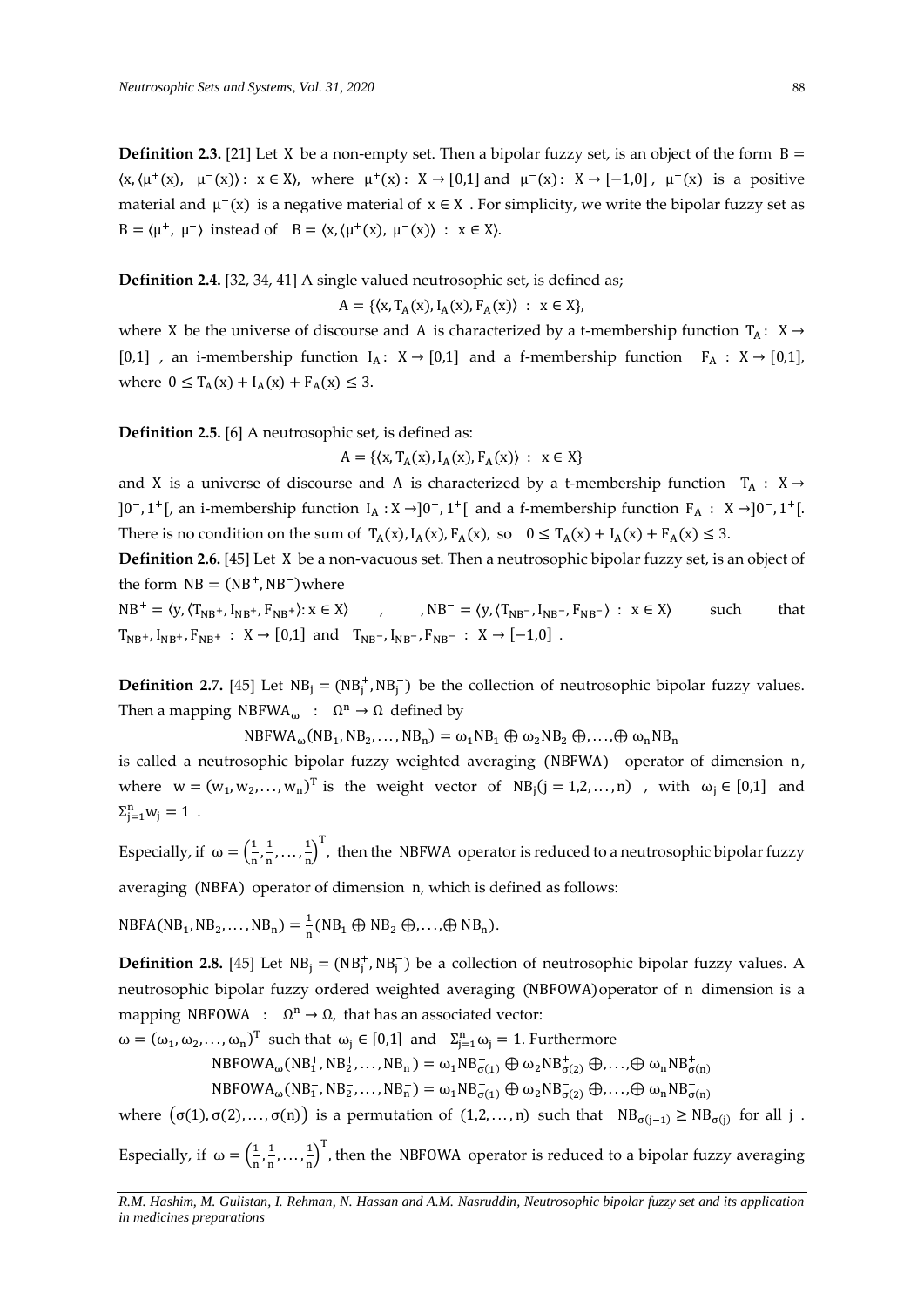(NBFA) operator of dimension n .

**Definition 2.9.** [17] A linguistic variable, is a variable whose values are words or sentences in natural or artificial language.

### **3. Neutrosophic Bipolar Fuzzy Transformations Techniques**

In this section we develop the neutrosophic bipolar fuzzy hybrid (MADM) with different types of data values. The neutrosophic bipolar fuzzy hybrid (MADM) problem based on four different data types, exact values, intervals, NBFNs and linguistic terms. Let  $NB = \{NB_1, NB_2, \ldots, NB_n\}$  be a finite set of alternatives, and let  $C = \{c_1, c_2, \dots c_n\}$  be a set of attributes with weight vector  $w =$  $(w_1, w_2, \dots, w_m)$ , where  $w \ge 0$  (j = 1,2, ..., m) and

$$
\sum_{j=1}^m w_j = 1.
$$

Let  $R^k = (a_{ij}^{(k)})_{n \times m}$  be a neutrosophic bipolar fuzzy hybrid decision matrix, where  $(a_{ij}^{(k)})$  will be the exact values, intervals, NBFNs, and linguistic terms. We need to transform three other types of attributed values in  $R^k$  into unified NBFNs. In the following discussion, we will explore the transformation techniques for each of the data types.

## *3.1. Conversion between exact values and NBFNs*

The values of different attributes have different dimensions. Thus, the real numbers in the hybrid decision making need to be standardized in order to eliminate interference in the results. Generally, there are two kinds of attributes, the benefit type and the cost. The higher the benefit type value is, the better it is. While in the cost type, it is the opposite. For the benefit type, formula is

$$
b_{ij}^{(k)} = \frac{a_{ij}^{(k)}}{\sqrt{\sum_{i=1}^{n} (a_{ij}^{(k)})^2}}.
$$
\n(1)

The cost type formula is;

$$
b_{ij}^{(k)} = \frac{\left(\frac{1}{a_{ij}^{(k)}}\right)}{\sqrt{\sum_{i=1}^{n-1} \left(\frac{1}{a_{ij}^{(k)}}\right)^2}}.
$$
\n(2)

Standardized precise number can be transformed into neutrosophic bipolar fuzzy numbers as

$$
a_{ij}^{(k)} = ((\mu_{ij}^{+(k)}, I_{ij}^{+(k)}, F_{ij}^{+(k)}), (\mu_{ij}^{-(k)}, I_{ij}^{-(k)}, F_{ij}^{-(k)}))
$$
  

$$
\mu_{ij}^{+(k)} = b_{ij}^{(k)}, F_{ij}^{(k)} = \frac{\mu_{ij}^{(k)}}{2}, I_{ij}^{(k)} = \frac{\mu_{ij}^{(k)}}{3}, \mu_{ij}^{-(k)} = -1 + b_{ij}^{(k)},
$$
  

$$
F_{ij}^{-(k)} = \frac{\mu_{ij}^{-(k)}}{2}, I_{ij}^{-(k)} = \frac{\mu_{ij}^{-(k)}}{3}
$$
(3)

For intervals and NBFNs, for the benefit type formula is,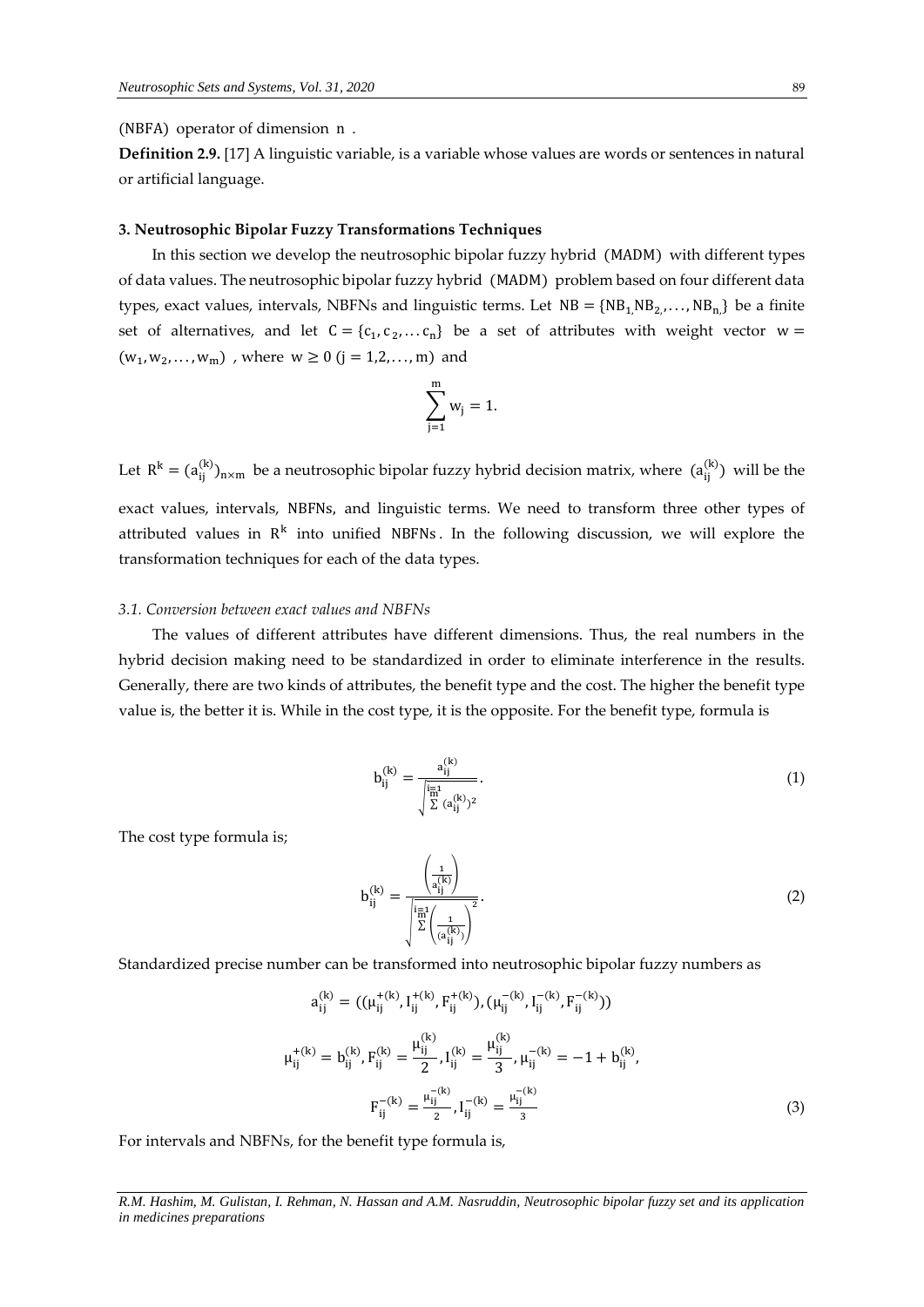$$
b_{ij}^{L(k)} = \frac{a_{ij}^{L(k)}}{\sqrt{\sum_{i=1}^{\overline{n}-1} (a_{ij}^{U(k)})^2}}, \quad b_{ij}^{U(k)} = \frac{a_{ij}^{U(k)}}{\sqrt{\sum_{i=1}^{\overline{n}-1} (a_{ij}^{L(k)})^2}}.
$$
\n(4)

For the cost type formula is;

$$
b_{ij}^{L(k)} = \frac{\left(\frac{1}{a_{ij}^{U(k)}}\right)}{\sqrt{\sum_{i=1}^{\left|\frac{1}{m}^{L}\right(\frac{1}{a_{ij}^{L(k)})}\right)^{2}}}, \quad b_{ij}^{U(k)} = \frac{a_{ij}^{L(k)}}{\sqrt{\sum_{i=1}^{\left|\frac{1}{m}^{L}\right(\frac{1}{a_{ij}^{U(k)})}\right)^{2}}}.
$$
\n(5)

 $\lambda$ 

 $\lambda$ 

Standardized interval numbers can be transformed into neutrosophic bipolar fuzzy numbers as follows;

$$
a_{ij}^{(k)} = \left( \left( \mu_{ij}^{+(k)}, I_{ij}^{+(k)}, F_{ij}^{+(k)} \right), \left( \mu_{ij}^{-(k)}, I_{ij}^{-(k)}, F_{ij}^{-(k)} \right) \right), \quad \mu_{ij}^{(k)} = b_{ij}^{L(k)}, F_{ij}^{(k)} = \frac{\mu_{ij}^{(k)}}{3}, I_{ij}^{(k)} = \frac{\mu_{ij}^{(k)}}{2}
$$
\n
$$
\mu_{ij}^{-(k)} = -1 + b_{ij}^{U(k)}, F_{ij}^{-(k)} = \frac{\mu_{ij}^{-(k)}}{3}, I_{ij}^{-(k)} = \frac{\mu_{ij}^{-(k)}}{2}
$$
\n(6)

**Note:** The indeterminacy I ≠ 1 −  $\mu$  − F. We have defined functions F and I as in [3,6] to be used in this paper.

## *3.2. Conversion between linguistic variables and NBFNs*

Linguistic variables are used usually when situations are complex or not well defined. The words or sentences given by the decision makers for rating or ranking like very good, good, fine, poor, very poor etc., can be converted into, and expressed as a quantities (NBFNs). The linguistic variables for the position of the decision makers can be expressed in NBFNs in Table 1 and shown as in Figure 1.

Table 1. Linguistic variable for the important of decision makers

| Linguistic variable | <b>NBFNs</b>                                  |
|---------------------|-----------------------------------------------|
| Very important      | $((0.85, 0.42, 0.28), (-0.10, -0.05, -0.03))$ |
| Important           | $((0.70, 0.35, 0.23), (-0.2, -0.10, -0.06))$  |
| Medium              | $((0.55, 0.27, 0.18), (-0.30, -0.15, -0.10))$ |
| Unimportant         | $((0.30, 0.15, 0.10), (-0.60, -0.30, -0.20))$ |
| Very unimportant    | $((0.10, 0.05, 0.03), (-0.90, -0.45, -0.30))$ |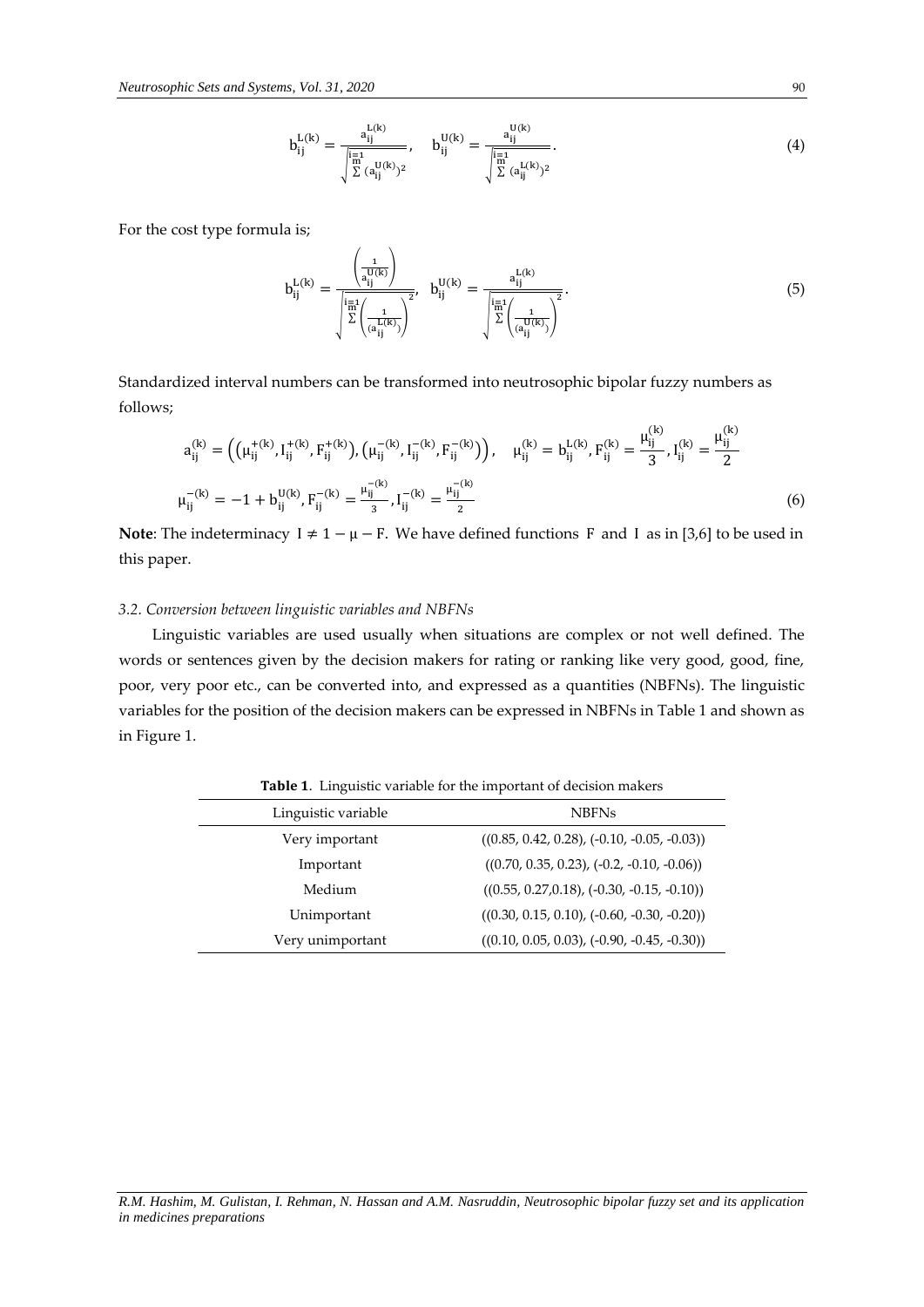

**Figure 1.** Graphical representation of importance of linguistic variables

| Linguistic variable  | <b>NBFNs</b>                                   |
|----------------------|------------------------------------------------|
| Extremely high (EH)  | $((0.95, 0.47, 0.31), (-0.03, -0.015, -0.01))$ |
| Very very high (VVH) | $((0.83, 0.41, 0.27), (-0.10, -0.05, -0.03))$  |
| Very high (VH)       | $((0.77, 0.38, 0.25), (-0.12, -0.06, -0.04))$  |
| High(H)              | $((0.65, 0.32, 0.21), (-0.21, -0.10, -0.07))$  |
| Medium high (MH)     | $((0.55, 0.27, 0.18), (-0.32, -0.16, -0.10))$  |
| Medium (M)           | $((0.50, 0.25, 0.16), (-0.38, -0.19, -0.12))$  |
| Medium low (ML)      | $((0.35, 0.17, 0.11), (-0.45, -0.22, -0.15))$  |
| Low $(L)$            | $((0.22, 0.11, 0.07), (-0.3, -0.15, -0.1))$    |
| Very low (VL)        | $((0.12, 0.06, 0.04), (-0.87, -0.43, -0.29))$  |
| Very very low (VVL)  | $((0.06, 0.03, 0.02), (-0.93, -0.46, -0.31))$  |

Table 2. Conversion of linguistic variable into NBFNs



**Figure 2.** The rating of alternatives

The ratings of alternatives with respect to qualitative criteria can be converted into NBFNs as shown in Table 2 and shown as in Figure 2.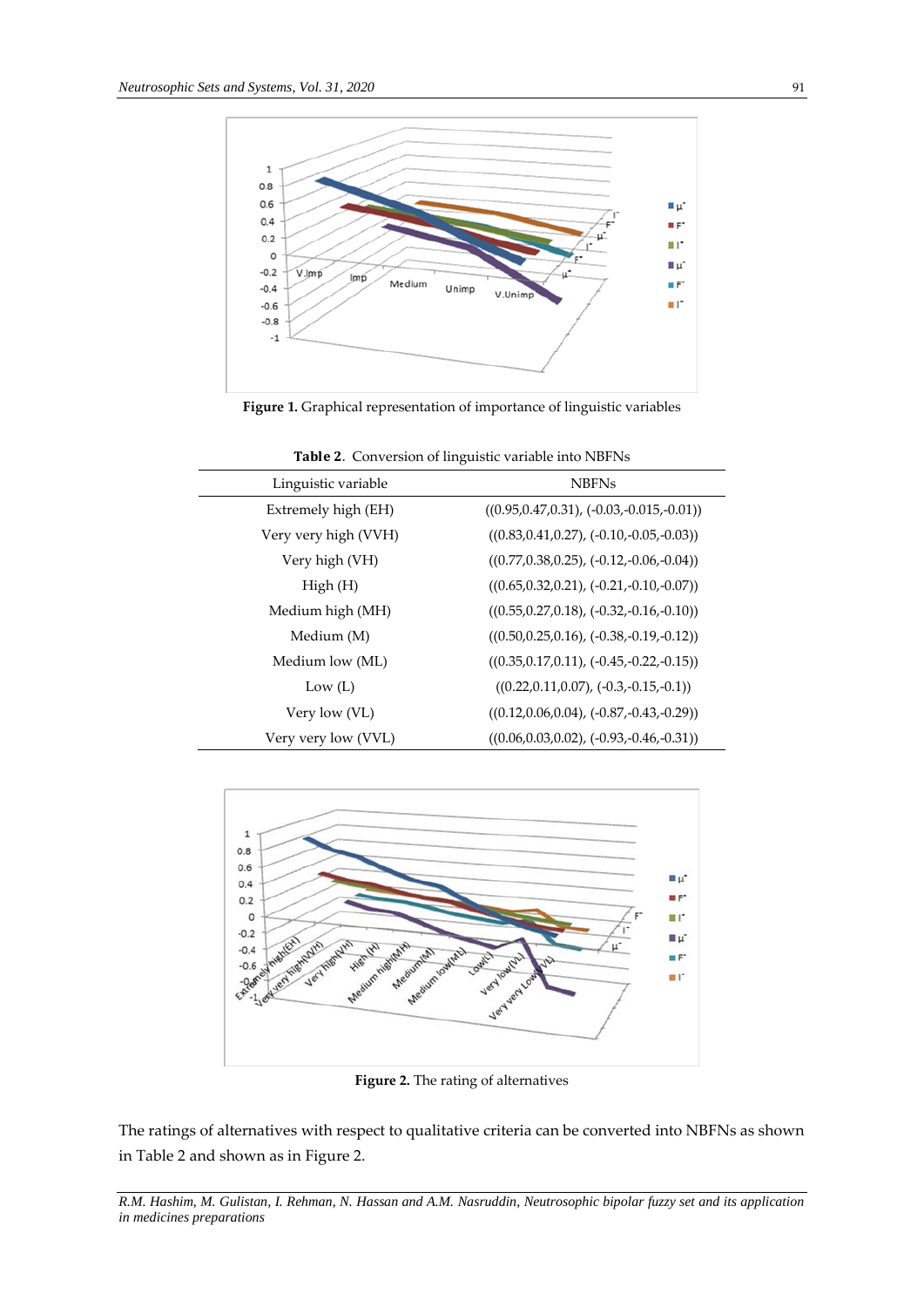#### **4. Neutrosophic Bipolar Fuzzy Hybrid Multi-Attribute Decision-Making**

Neutrosophic bipolar fuzzy hybrid multi-attribute decision making problems are defined on a set of alternatives, from which the decision makers must select the best alternative according to some criteria. Suppose that there exists an alternative set  $NB = \{NB_1, NB_2, \ldots, NB_n\}$  which consists of n alternatives, the decision makers will choose the best one from NB according to an attribute set  $C =$  ${c_1, c_2, ..., c_m}$  in which m attributes are there. For convenience, we denote the weight vector of attribute by  $w = \{w_1, w_2, ..., w_m\}^T$ , where  $w_j \ge 0$  (j = 1,2,..., m) and

$$
\sum_{j=1}^m w_j = 1.
$$

We develop an algorithm for neutrosophic bipolar fuzzy hybrid MADM as follows:

*Step 1.* Consider the neutrosophic bipolar fuzzy hybrid decision matrix of each decision maker. The neutrosophic bipolar fuzzy hybrid decision matrix involves four different data types: exact values, intervals, NBFNs, and linguistic terms.

*Step 2.* In this step we use the transformation techniques to transform exact values, interval values, and linguistic variables, into neutrosophic bipolar fuzzy information. Assume that the rating of alternative  $A_i$ (j = 1,2,..., n) with respect to attribute  $c_i$  given by the kth experts  $e_k$  can be expressed in  $a_{ij}^{(k)} = ((\mu_{ij}^{+(k)}, I_{ij}^+)$  $_{ij}^{+(k)}, F_{ij}^{+(k)}$ ),  $(\mu_{ij}^{-(k)}, I_{ij}^{-})$  $\mathsf{F}_{ij}^{-(k)}$ ,  $\mathsf{F}_{ij}^{-(k)}$ )). Hence a hybrid multiattribute group

decision-making problem can be concisely expressed in a matrix format as:

$$
R^{(k)} = (\alpha_{ij}^{(k)})_{n \times m} = \begin{bmatrix} \alpha_{11}^{(k)} & \alpha_{11}^{(k)} & \cdots & \alpha_{1m}^{(k)} \\ \alpha_{21}^{(k)} & \alpha_{22}^{(k)} & \cdots & \alpha_{2m}^{(k)} \\ \vdots & \vdots & \ddots & \vdots \\ \alpha_{n1}^{(k)} & \alpha_{n2}^{(k)} & \cdots & \alpha_{nm}^{(k)} \end{bmatrix}
$$
(7)

$$
\text{where}\quad a_{ij}^{(k)} = ((\mu_{ij}^{+(k)},I_{ij}^{+(k)},F_{ij}^{+(k)}),(\mu_{ij}^{-(k)},I_{ij}^{-(k)},F_{ij}^{-(k)})).
$$

*Step 3.* In this step we calculate the weight of each decision maker. Calculate the weight with respect to the Kth decision maker  $e_k$  . Determine the weights of decision makers, let  $D_k =$  $((\mu_{ij}^{+(k)}, I_{ij}^{+}))$  $_{ij}^{+(k)}, F_{ij}^{+(k)}$ ),  $(\mu_{ij}^{-(k)}, I_{ij}^{-})$ <sup>-(k)</sup>,  $F_{ij}^{-(k)}$ )) be a neutrosophic bipolar fuzzy number for rating of the Kth

decision maker. Then the weight of the Kth decision maker can be obtained as follows:

$$
\lambda_{k} = \frac{(\mu_{k}^{+} + I_{k}^{+}(\mu_{k}^{+}/(\mu_{k}^{+} + F_{k}^{+}))) + |(\mu_{k}^{-} + I_{k}^{-}(\mu_{k}^{-}/(\mu_{k}^{-} + F_{k}^{-})))|}{\sum (\mu_{k}^{+} + I_{k}^{+}(\mu_{k}^{+}/(\mu_{k}^{+} + F_{k}^{+}))) + |(\mu_{k}^{-} + I_{k}^{-}(\mu_{k}^{-}/(\mu_{k}^{-} + F_{k}^{-})))|}
$$
 where  $\sum_{k=1}^{t} \lambda_{k} = 1$  (8)

*Step 4.* Compose the aggregated weighted neutrosophic bipolar fuzzy decision matrix. In this step, aggregated weighted neutrosophic bipolar fuzzy decision matrix R is formed by considering the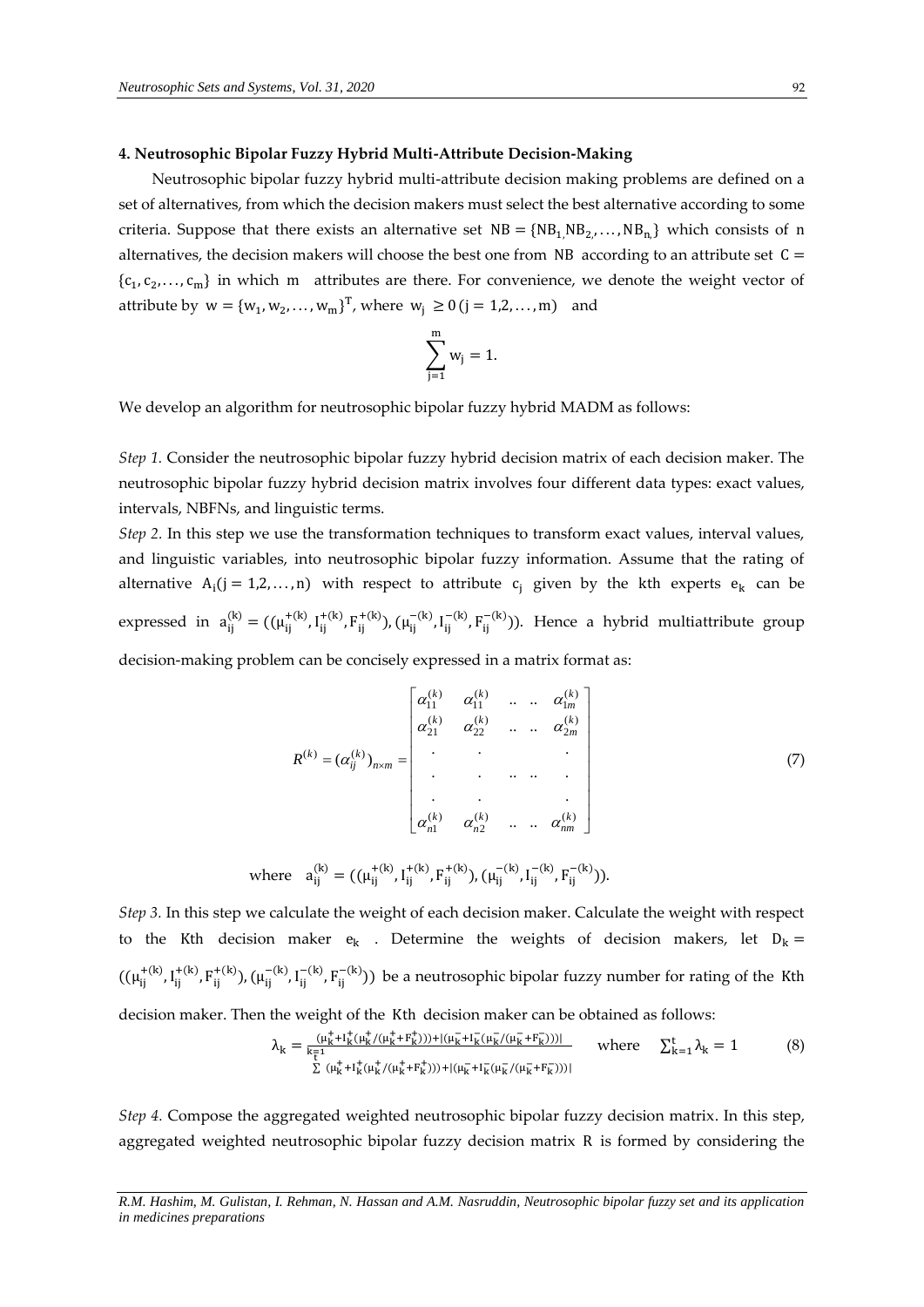aggregated neutrosophic bipolar fuzzy decision matrix and weights vector of decision maker. The aggregated neutrosophic bipolar fuzzy decision matrix (ANBFDM) was formed by applying the neutrosophic bipolar fuzzy weighted averaging operator (NBFWAO). By considering weights  $\lambda_k$ (k = 1,2,..., t) of decision makers, elements  $\beta_{ij}$  of (ANBFDM) can be calculated by using (NBFWA) as follows:

$$
\beta_{ij} = [(\mu_{ij}^{+'} = 1 - \prod_{k=1}^{t} (1 - \mu_{ij}^{+(k)})^{\lambda_k}, I_{ij}^{+'} = \frac{1 - \prod_{k=1}^{t} (1 - \mu_{ij}^{+(k)})^{\lambda_k}}{2},
$$
\n
$$
F_{ij}^{+'} = \frac{1 - \prod_{k=1}^{t} (1 - \mu_{ij}^{+(k)})^{\lambda_k}}{3})^{\lambda_k}, (\mu_{ij}^{-'} = -\prod_{k=1}^{t} (1 - \mu_{ij}^{-(k)})^{\lambda_k},
$$
\n
$$
I_{ij}^{-'} = \frac{-\prod_{k=1}^{t} (1 - \mu_{ij}^{-(k)})^{\lambda_k}}{2}, F_{ij}^{-'} = \frac{-\prod_{k=1}^{t} (1 - \mu_{ij}^{-(k)})^{\lambda_k}}{3})].
$$
\n(9)

where

$$
R = (\beta_{ij})_{n \times m} = ((\mu_{ij}^{+'}, I_{ij}^{+'}, F_{ij}^{+'}), (\mu_{ij}^{-'}, I_{ij}^{-'}, F_{ij}^{-'}))_{n \times m}
$$

*Step 5.* Determine the entropy weights of the selection criteria. In this step, all criteria may not be assumed to be of equal importance. w represents a set of grades of importance. Let  $w_i$  be the weights of the criteria, the neutrosophic bipolar fuzzy entropy  $H_j$  is calculated by equations;

$$
H_{j} = \frac{1}{n} \sum_{i=1}^{n} \frac{\min((\mu_{ij}^{+'} , I_{ij}^{+'} , F_{ij}^{+'}), (\vert \mu_{ij}^{-'} \vert, \vert I_{ij}^{-'} \vert, \vert F_{ij}^{-'} \vert))}{\max((\mu_{ij}^{+'} , I_{ij}^{+'} , F_{ij}^{+'}), (\vert \mu_{ij}^{-'} \vert, \vert I_{ij}^{-'} \vert, \vert F_{ij}^{-'} \vert))}.
$$
(10)

The entropy weights of the jth criteria can be calculated as follows:

$$
w_j = \frac{1 - H_j}{\frac{j-1}{m}} \tag{11}
$$

*Step 6.* Determine the positive ideal solution (PIS) and the negative ideal solution (NIS) based on neutrosophic bipolar fuzzy numbers. Both solutions are vectors of NBFN elements, and they are resulting AWNBFDM matrix as follows:

$$
r^{+} = ((\mu_{1}^{+'}, I_{1}^{+'}, F_{1}^{+'}), (\mu_{1}^{-'}, I_{1}^{-'}, F_{1}^{-'}))^+, ((\mu_{2}^{+'}, I_{2}^{+'}, F_{2}^{+'}), (\mu_{2}^{-'}, I_{2}^{-'}, F_{2}^{-'}))^+, ...
$$
  
\n
$$
..., ((\mu_{m}^{+'}, I_{m}^{+'}, F_{m}^{+'}), (\mu_{m}^{-'}, I_{m}^{-'}, F_{m}^{-'}))^+.
$$
  
\n
$$
r^{-} = ((\mu_{1}^{+'}, I_{1}^{+'}, F_{1}^{+'}), (\mu_{1}^{-'}, I_{1}^{-}, F_{1}^{-'}))^- , ((\mu_{2}^{+'}, I_{2}^{+'}, F_{2}^{+'}), (\mu_{2}^{-'}, I_{2}^{-}, F_{2}^{-'}))^- , ...
$$
  
\n
$$
..., ((\mu_{m}^{+'}, I_{m}^{+'}, F_{m}^{+'}), (\mu_{m}^{-'}, I_{m}^{-}, F_{m}^{-'}))^-.
$$
\n(12)

where

$$
((\mu_j^{+'}, I_j^{+'}, F_j^{+'}), (\mu_j^{-'}, I_j^{-'}, F_j^{-'}))^+
$$
  
=  $(\max(\mu_{ij}^{+'}), \min(I_{ij}^{+'}), \min(F_{ij}^{+'}) )\min(\mu_{ij}^{-'}, \max(I_{ij}^{-'}, \max(F_{ij}^{-'})))$ ,  $j = 1, 2, ..., m$ ,  
 $((\mu_j^{+'}, I_j^{+'}, F_j^{+'}) , (\mu_j^{-'}, I_j^{-}, F_j^{-'}))^-$   
=  $(\min(\mu_{ij}^{+'}) , \min(\Pi_{ij}^{+'}) , \max(F_{ij}^{+'}) )$ ,  $\max(\mu_{ij}^{-'}, \min(I_{ij}^{-'}, \min(F_{ij}^{-'})))$ ,  $j = 1, 2, ..., m$ . (13)

*Step 7.* Find the grey relational coefficient of each evaluation value from positive ideal solution

*R.M. Hashim, M. Gulistan, I. Rehman, N. Hassan and A.M. Nasruddin, Neutrosophic bipolar fuzzy set and its application in medicines preparations*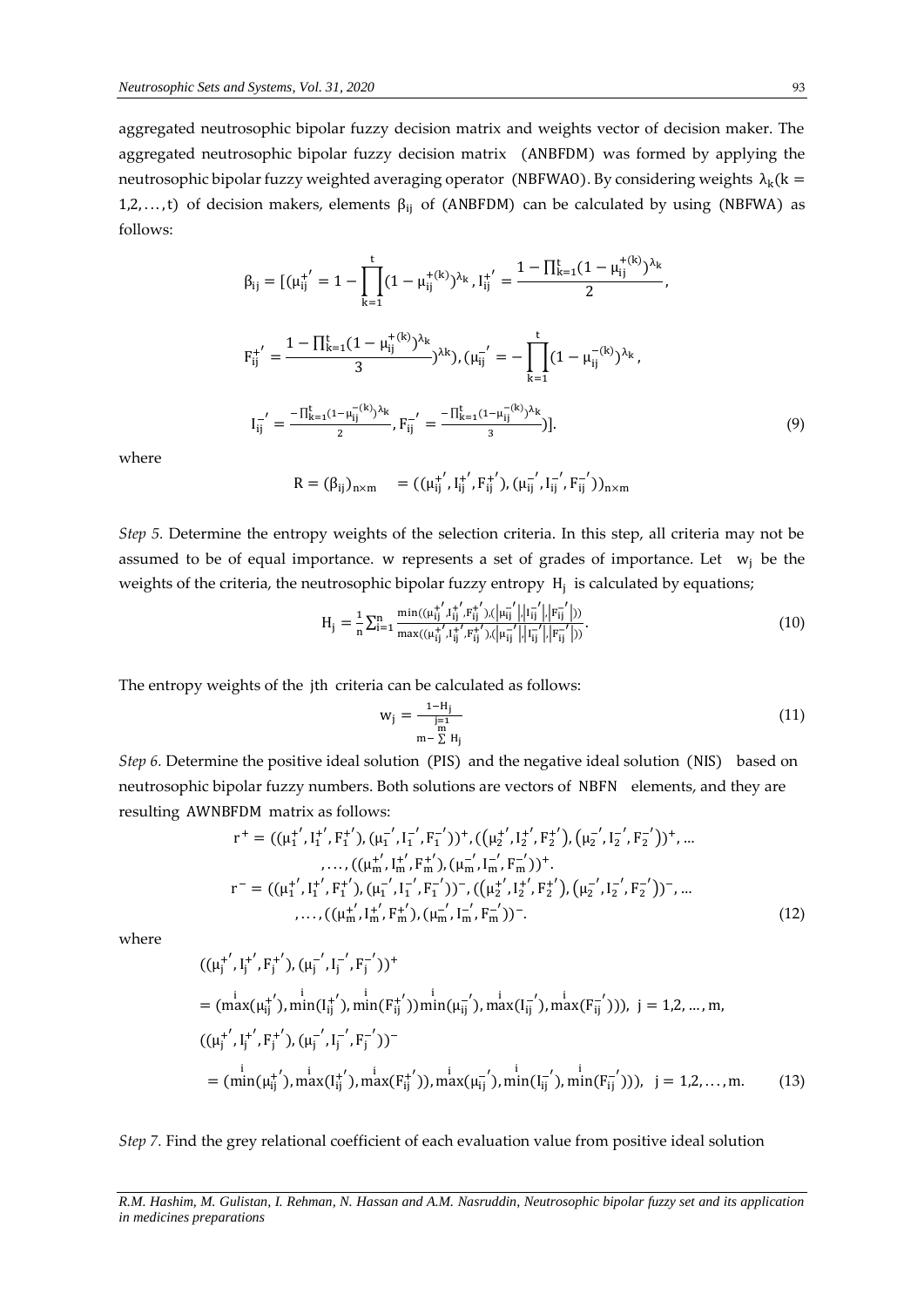(PIS) and negative ideal solution (NIS) by using the following equations, respectively. The grey relational coefficients of each evaluation value from PIS and NIS are defined as:

$$
\xi_{ij}^{i} = \frac{\sum_{j=1}^{1 \le i \le n} a(\gamma_{ij}.r_j^+) + \sum_{j=1}^{1 \le i \le n} a(\gamma_{ij}.r_j^+)}{a(\gamma_{ij}.r_j^+) + \sum_{j=1}^{1 \le i \le n} a(\gamma_{ij}.r_j^+)}},
$$
\n
$$
i = 1, 2, ..., n, j = 1, 2, ..., m,
$$
\n
$$
\xi_{ij}^{i} = \frac{\sum_{j=1}^{1 \le i \le n} a(\gamma_{ij}.r_j^-) + \sum_{j=1}^{1 \le i \le n} a(\gamma_{ij}.r_j^-)}{a(\gamma_{ij}.r_j^-) + \sum_{j=1}^{1 \le i \le n} a(\gamma_{ij}.r_j^-)}},
$$
\n
$$
i = 1, 2, ..., n, j = 1, 2, ..., m,
$$
\n(14)

where  $\tau \in [0,1]$ . Generally,  $\tau = 0.5$  is used.

*Step 8*. Find out the degree of weighted grey relational coefficient of each alternative as follows:  $\xi_i^+ = \sum_{j=1}^m w_j \xi_{ij}^+$ ,  $\xi_i^- = \sum_{j=1}^m w \xi_{ij}^-$ , where  $i = 1, 2, ..., n$ . (15)

*Step 9.* Find out the relative relational degree of each alternative from the positive ideal solution (PIS) and negative ideal solution (NIS) by using the formula as follows:

$$
\xi_{i} = \frac{\xi_{i}^{+}}{\xi_{i}^{+} + \xi_{i}^{-}}, i = 1, 2, ..., n.
$$
 (16)

*Step* 10. Rank of alternatives. We rank the alternatives according to the  $\xi_i$ , i = 1,2, ..., n, in descending order and choose the alternative with the maximum  $\zeta_i$ .

#### **5. Numerical Applications**

A medicine company intends to prepare three different types of medicines  $A_1, A_2$  and  $A_3$ (Alternatives) depending upon different compositions, to cure some ailment. Three attributes are involved to select the best medicine for the treatment,

(i). Effectiveness  $(c_1)$ , (ii). Economy  $(c_2)$ , (iii). Timings  $(c_3)$ .

The positive effects of the medicines on the person who needs medical care, are taken as a positive truth membership functions while negative effects of adverse reactions, are the negative truth membership functions, less time consumption to cure the ailment is taken as a positive indeterminacy function whereas more time consumption is taken as negative indeterminacy functions. likewise, positive and negative economic factors are placed as a positive and negative falsity functions.

This is a hybrid MADM problem involving three different data types: exact values, intervals and linguistic terms. To resolve this matter, we apply the developed method for the ranking and selection of the more effective, fast acting and more economic medicine (alternative). Three experts  $(e_1, e_2, e_3)$ are involved in the selection process. Each expert expresses his/her preferences depending upon the worth of the alternatives and upon his/her own knowledge over them. The hybrid decision matrices  $R<sup>1</sup>$ ,  $R<sup>2</sup>$  and  $R<sup>3</sup>$  given by the experts  $e_1$ ,  $e_2$  and  $e_3$  are shown in Tables 3, 4 and 5.

*Step 1.* Consider the neutrosophic bipolar fuzzy hybrid decision matrix of each decision maker. The neutrosophic bipolar fuzzy hybrid decision matrix involves four different data types: exact values,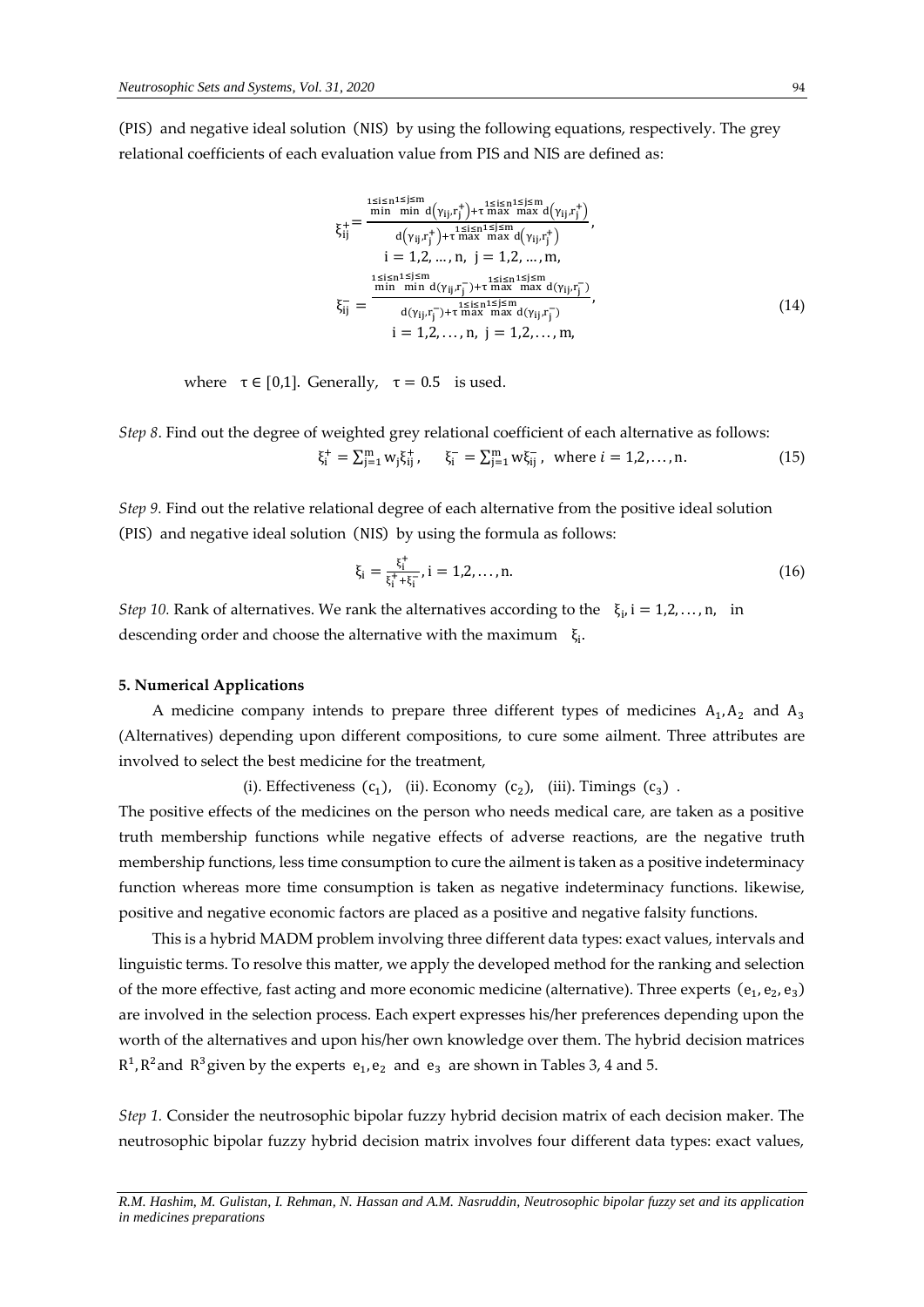intervals, NBFNs, and linguistic terms.

*Step 2.* Transform the hybrid decision matrix of each decision maker into neutrosophic bipolar fuzzy decision matrix. The exact values and intervals in the hybrid decision matrices given by the decision makers shown in Tables 3− 6 are standardized and then transformed into a neutrosophic bipolar fuzzy number. The linguistic evaluations shown in Tables 3− 6 are converted into NBFNs by using Table 1. Then, the neutrosophic bipolar fuzzy decision matrix  $R^{(k)}$ (k = 1,2,3,4) of each decision maker shown in Tables 6, 7, 8 and 9 .

*Step 3.* Determine the weights of decision makers. The importance of the decision makers in the group decision making process is shown in Table 9. These linguistic variables used can be converted into NBFNs by utilizing Table 2. In order to obtain the weights  $\lambda_k$ (k = 1,2,3,4) of the decision makers, and formula (11) is used:

|  | Table 3. HDM $R^1$ by $e_1$ | Table 4. HDM $R^2$ by $e_2$ |  |  |                          | Table 5. HDM $R^3$ by $e_3$ |                          |
|--|-----------------------------|-----------------------------|--|--|--------------------------|-----------------------------|--------------------------|
|  | $C_1$ $C_2$ $C_3$           |                             |  |  | $C_1$ $C_2$ $C_3$        |                             | $C_1$ $C_2$ $C_3$        |
|  | $A_1$ VH 2 [20,30]          |                             |  |  | $A_1$ VH 5 [12,24]       |                             | $A_1$ VH 6 [20,22]       |
|  | $A_2$ <i>H</i> 3 [15,25]    |                             |  |  | $A_2$ <i>H</i> 3 [18,26] |                             | $A_2$ <i>H</i> 4 [15,18] |
|  | $A_3$ <i>M</i> 4 [18,24]    |                             |  |  | $A_3$ <i>M</i> 4 [16,22] |                             | $A_3$ <i>M</i> 3 [12,20] |

**Table 6.** Neutrosophic bipolar fuzzy decision matrix  $R^1$  given by the expert  $e_1$ 

|                                                                                                                                     | $\mathsf{C}_{2}$ | $\mathsf{C}_2$                           |
|-------------------------------------------------------------------------------------------------------------------------------------|------------------|------------------------------------------|
| $A_1$ $(0.85, 0.42, 0.28, -0.1, -0.05, -0.03)$ $(0.78, 0.39, 0.26, -0.22, -0.11, -0.07)$ $(0.44, 0.22, 0.15, -0.03, -0.02, -0.01)$  |                  |                                          |
| $A_2$ $(0.70, 0.35, 0.23, -0.20, -0.10, -0.06)$ $(0.51, 0.26, 0.17, -0.49, -0.24, -0.16)$ $(0.33, 0.16, 0.11, -0.19, -0.10, -0.06)$ |                  |                                          |
| $A_3$ $(0.45, 0.22, 0.15, -0.30, -0.15, -0.10)$ $(0.39, 0.2, 0.13, -0.61, -0.30, -0.20)$                                            |                  | $(0.40, 0.2, 0.13, -0.12, -0.06, -0.04)$ |

**Table 7.** Neutrosophic bipolar fuzzy decision matrix  $R^2$  given by the expert  $e_2$ 

|                                                                                                                                     | U2 |
|-------------------------------------------------------------------------------------------------------------------------------------|----|
| $A_1$ $(0.85, 0.42, 0.28, -0.1, -0.05, -0.03)$ $(0.43, 0.22, 0.14, -0.57, -0.28, -0.19)$ $(0.29, 0.14, 0.10, -0.11, -0.06, -0.04)$  |    |
| $A_2$ $(0.70, 0.35, 0.23, -0.20, -0.10, -0.06)$ $(0.71, 0.36, 0.24, -0.29, -0.14, -0.10)$ $(0.43, 0.22, 0.14, -0.03, -0.02, -0.01)$ |    |
| $A_3$ $(0.55, 0.27, 0.18, -0.30, -0.15, -0.10)$ $(0.54, 0.27, 0.18, -0.46, -0.23, -0.15)$ $(0.38, 0.19, 0.13, -0.18, -0.09, -0.06)$ |    |

**Table 8.** Neutrosophic bipolar fuzzy decision matrix  $R^3$  given by the expert  $e_3$ 

| ı,<br>◡◠                                                                                                                            |  |
|-------------------------------------------------------------------------------------------------------------------------------------|--|
| $A_1$ $(0.85, 0.42, 0.28, -0.1, -0.05, -0.03)$ $(0.37, 0.18, 0.12, -0.63, -0.32, -0.21)$ $(0.57, 0.28, 0.19, -0.21, -0.10, -0.07)$  |  |
| $A_2$ $(0.70, 0.35, 0.23, -0.02, -0.10, -0.06)$ $(0.55, 0.28, 0.18, -0.45, -0.22, -0.15)$ $(0.43, 0.22, 0.14, -0.35, -0.18, -0.12)$ |  |
| $A_3$ $(0.55, 0.27, 0.18, -0.30, -0.15, -0.10)$ $(0.73, 0.36, 0.24, -0.27, -0.14, -0.09)$ $(0.34, 0.17, 0.11, -0.28, -0.14, -0.10)$ |  |
|                                                                                                                                     |  |

**Table 9**. The importance of decision makers

|         | Linguistic variable |       |
|---------|---------------------|-------|
| $d_1$   | Very important      | $k=1$ |
|         | $d_2$ Important     | $k=2$ |
| $d_{3}$ | Medium              | $k=3$ |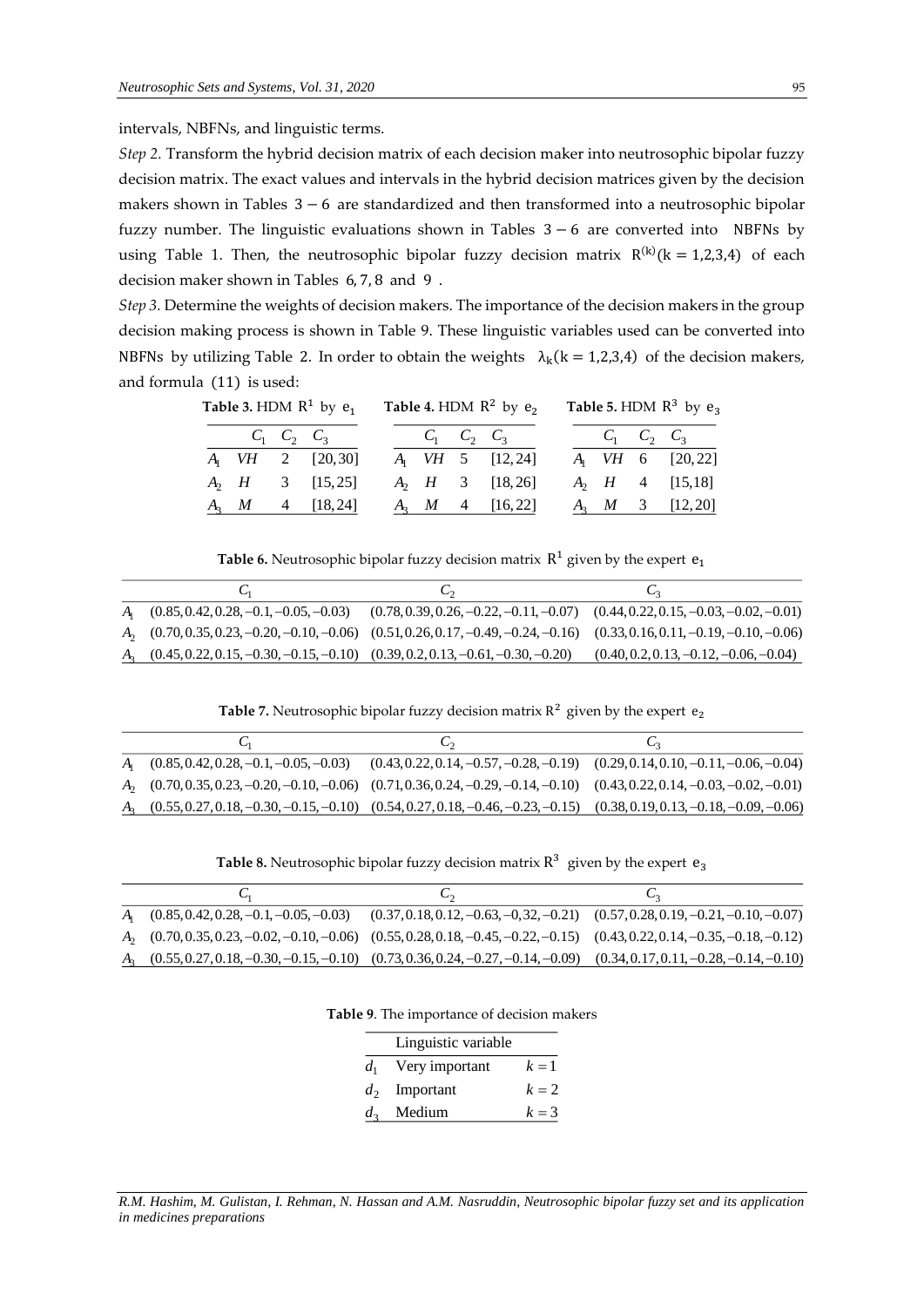Using (8) we calculate the  $\lambda_k$  which are  $\lambda_1 = 0.353$ ,  $\lambda_2 = 0.334$ ,  $\lambda_3 = 0.312$  as shown in Figure 3.:



**Figure 3.** The weight vector

*Step 4.* Construct the aggregated neutrosophic bipolar fuzzy decision matrix based on the ideas of decision makers. By formula (9), we get the bipolar fuzzy decision matrix R by aggregating all the neutrosophic bipolar fuzzy decision matrices  $R^{(K)}(K = 1,2,3)$ . The neutrosophic bipolar fuzzy decision matrix R is shown in Table 10.

Table 10. Neutrosophic bipolar fuzzy decision matrix R,

|  | しっ                                                                                                                                  | U2 |
|--|-------------------------------------------------------------------------------------------------------------------------------------|----|
|  | $A_1$ $(0.85, 0.42, 0.28, -0.1, -0.05, -0.03)$ $(0.58, 0.29, 0.19, -0.41, -0.20, -0.14)$ $(0.44, 0.22, 0.15, -0.08, -0.04, -0.03)$  |    |
|  | $A_2$ $(0.70, 0.35, 0.23, -0.20, -0.10, -0.06)$ $(0.60, 0.30, 0.20, -0.40, -0.20, -0.13)$ $(0.39, 0.02, 0.13, -0.12, -0.06, -0.04)$ |    |
|  | $A_3$ $(0.45, 0.22, 0.15, -0.30, -0.15, -0.10)$ $(0.57, 0.28, 0.19, -0.43, -0.22, -0.14)$ $(0.37, 0.18, 0.12, -0.18, -0.09, -0.06)$ |    |

*Step 5.* Calculate the entropy weights of the criteria. Use formula (10) to calculate the neutrosophic bipolar fuzzy entropy  $H_i$  (j = 1,2,3),

$$
H_1 = 0.72, H_2 = 0.78, H_3 = 0.86.
$$

Then, use formula (11) to obtain the entropy weights below which are shown in Figure 4.



**Figure 4.** The entropy weight vector

*Step 6.* The neutrosophic bipolar fuzzy positive ideal solution (PIS) and neutrosophic bipolar fuzzy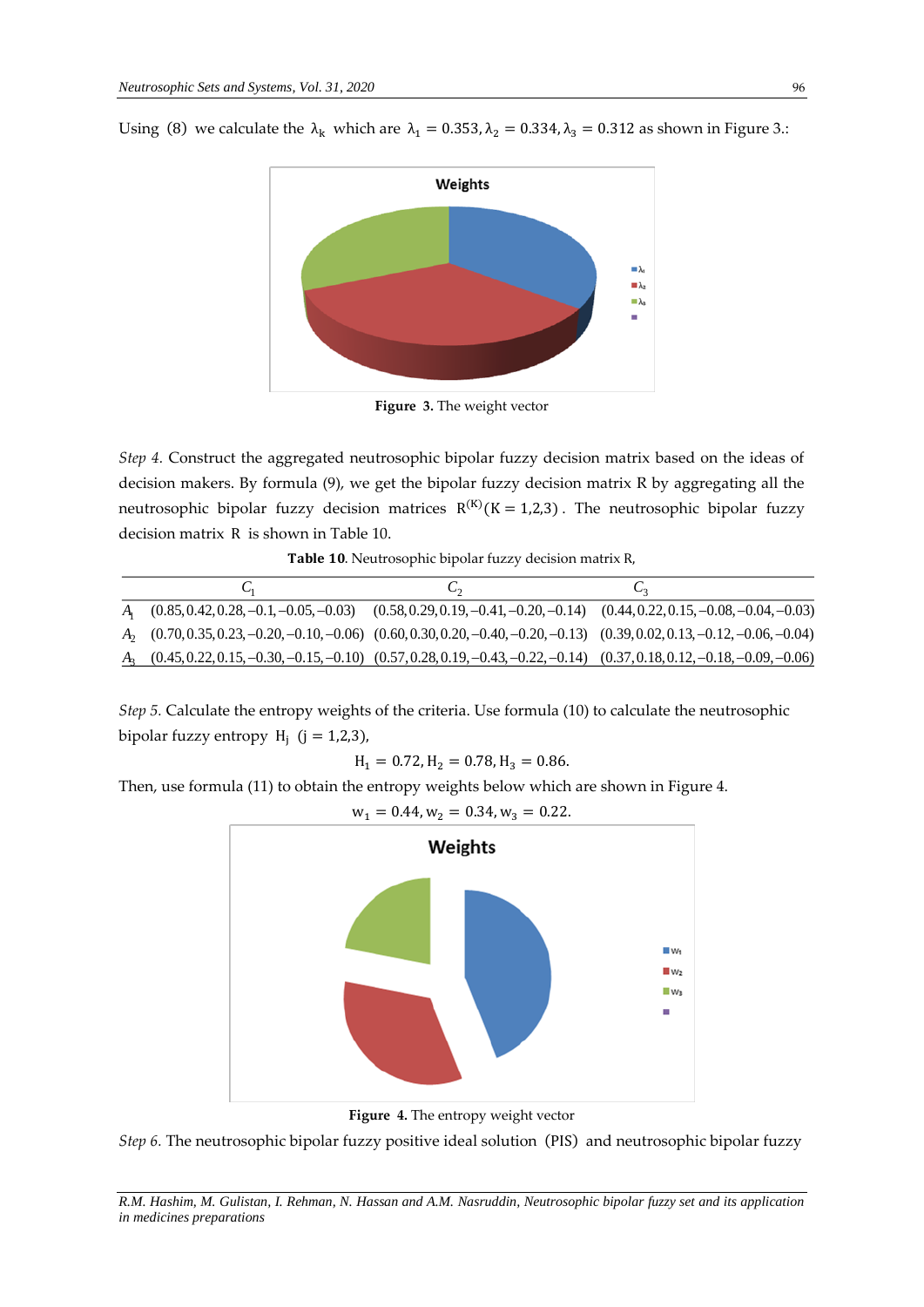negative ideal solution (NIS) were obtained as;

 $r^+ = ((0.85, 0.22, 0.15, -0.30, -0.05, -0.03)),$  $((0.60, 0.28, 0.19, -0.43, -0.20, -0.13)), (0.44, 0.18, 0.12, -0.18, -0.04, -0.03).$  $r^- = ((0.45, 0.42, 0.28, -0.10, -0.15, -0.10)),$  $((0.57,0.30,0.20,-0.40,-0.22,-0.14)), (0.37,0.22,0.15,-0.08,-0.09,-0.05).$ 

*Step 7.* Find out the grey relational coefficient of each alternative from PIS and NIS respectively as in the positive ideal solution  $\xi^+$  and the negative ideal solution  $\xi^-$ .

> Positive ideal solution  $\xi^+ = (\xi_{ij}^+)_{3\times 3} =$ 0.47 0.85 0.77 0.40 1.00 0.71 0.40 1.00 0.77 ] Negative ideal solution  $\xi^- = (\xi_{ij}^-)_{3 \times 3} =$ 0.40 0.89 0.77 0.40 1.00 0.77 0.42 1.00 0.77 ]

*Step 8.* According to the above step, the attributes weight vector is:

$$
w = (0.44, 0.34, 0.22)
$$

then the degree of grey relational coefficient of each alternative from positive ideal solution (PIS) and negative ideal solution (NIS) can be calculated and are;

$$
\xi_1^+ = 0.67, \xi_2^+ = 0.68, \xi_3^+ = 0.69.
$$
  

$$
\xi_1^- = 0.65, \xi_2^- = 0.69, \xi_3^- = 0.70.
$$

*Step 9.* Calculate the relative relational degree of each alternative below and shown in Figure 5.

 $\xi_1 = 0.507, \xi_2 = 0.496, \xi_3 = 0.500$ comparison  $\blacksquare$  A  $\blacksquare$  A  $\blacksquare$  As

**Figure 5.** The relative relational degree of alternatives

*Step 10.* Rank the alternatives. The relative relational degree of alternatives is determined, and then six alternatives are ranked as;  $A_1 > A_3 > A_2$ . So the alternative  $A_1$  is selected as an appropriate alternative.

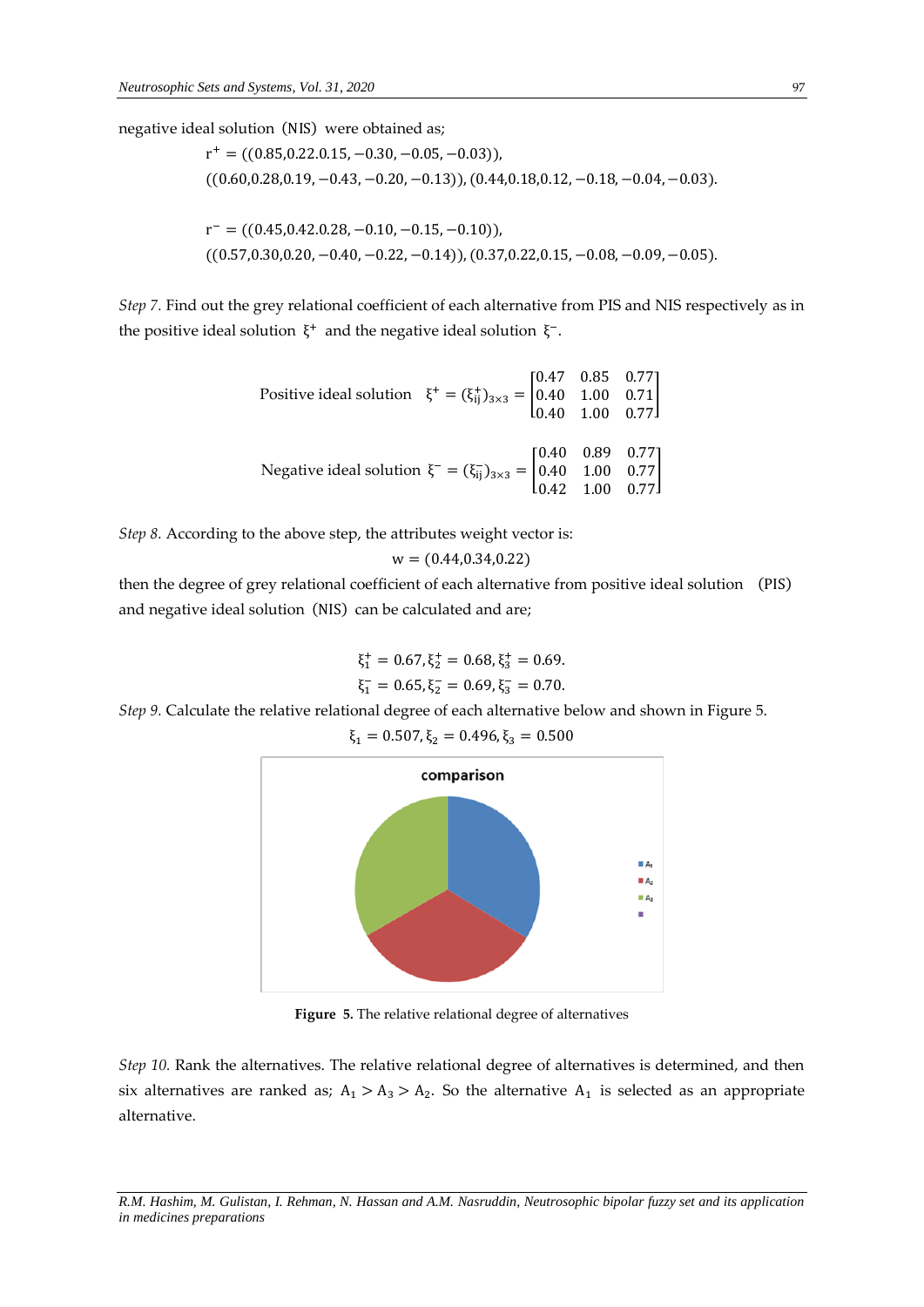### **6. Comparison Analysis**

There is no doubt about that fuzzy sets and all models of fuzzy sets, are helping us out in variety of fields. Amidst of other applications, the decision-making problems are rendered to all versions of fuzzy sets for resolution and can be seen in [27, 29, 30, 34, 45, 47]. Similarity measures have been studied in [16, 45, 49]. Bipolarity in human reasoning and affective decision making studied in [26]. Hybrid multi-attribute group decision making based on intuitionistic fuzzy information and GRA method, discussed in [33]. Recently, [45] defined neutrosophic bipolar fuzzy set and neutrosophic bipolar fuzzy weighted averaging (NBFWA) and neutrosophic bipolar fuzzy ordered weighted averaging (NBFOWA) operators, similarity measures and gave an algorithm and application of neutrosophic bipolar fuzzy sets in decision making in case of multi-attributes.

# **7. Conclusions**

Continuing the work on neutrosophic bipolar fuzzy sets we discussed hybrid multi-attributes group decision making based on neutrosophic bipolar fuzzy sets with different neutrosophic bipolar fuzzy transformation techniques. We apply these concepts and techniques upon hybrid multiattributes decision making problem of selecting the best medicine to cure some diseases and develop an algorithm for neutrosophic bipolar fuzzy hybrid multi-attribute group decision making. In future the developed technique and procedure can be used in different decision-making problems, like numerical analysis for root convergence [53-58], signature theory, signal processing and operations management [59].

**Funding:** This research received no external funding

**Conflicts of Interest:** The authors declare no conflict of interest

# **REFERENCES**

- 1. Zadeh, L. A. Fuzzy sets. Inf. Control, 1965; **8**, pp.338-353.
- 2. Alhazaymeh, K.; Hassan, N. Vague soft set relations and functions. J. Intell. Fuzzy Systems, 2015; **28**(3), pp. 1205-1212.
- 3. Alhazaymeh, K.; Hassan, N. Mapping on generalized vague soft expert set, Int. J. Pure Appl. Math., 2014; **93**(3), pp. 369-376.
- 4. Alhazaymeh, K.; Hassan, N. Generalized vague soft expert set, Int. J. Pure Appl. Math., 2014; **93**(3), 351- 360.
- 5. Alhazaymeh, K.; Hassan, N. Application of generalized vague soft expert set in decision making, Int. J. Pure Appl. Math., 2014; **93**(3), 361-367.
- 6. Alhazaymeh, K.; Halim, S.A.; Salleh, A.R.; Hassan, N. Soft intuitionistic fuzzy sets, Appl. Math. Sci., 2012; **6**(54), pp. 2669-2680.
- 7. Adam, F.; Hassan, N. Q-fuzzy soft set, Appl. Math. Sci., 2014; **8**(174), pp. 8689-8695.
- 8. Adam, F.; Hassan, N. Operations on Q-fuzzy soft set, Appl. Math. Sci., 2014; **8**(175), pp. 8697-8701.
- 9. Adam, F.; Hassan, N. Q-fuzzy soft matrix and its application, AIP Conf. Proc., 2014; **1602**, pp. 772-778.
- 10. Adam, F.; Hassan, N. Properties on the multi Q-fuzzy soft matrix, AIP Conf. Proc., 2014; **1614**, pp. 834-839.
- 11. Adam, F.; Hassan, N. Multi Q-fuzzy soft set and its application, Far East J. Math. Sci., 2015; **97**(7), pp. 871- 881.
- 12. Lee, K.M. Comparison of interval-valued fuzzy sets, intuitionistic fuzzy sets, and bipolar-valued fuzzy sets. J. Fuzzy Logic Intelligent Systems, 2004; **14**, pp.125-129
- 13. Atanassov, K. Intuitionistic fuzzy sets, Fuzzy Sets Syst.,1986; **20**, pp.87-96.
- 14. Kandel, A.; Byatt,W. Fuzzy sets, fuzzy algebra and fuzzy statistics. Proc. of the IEEE, 1978; **66**, pp. 1619- 1639.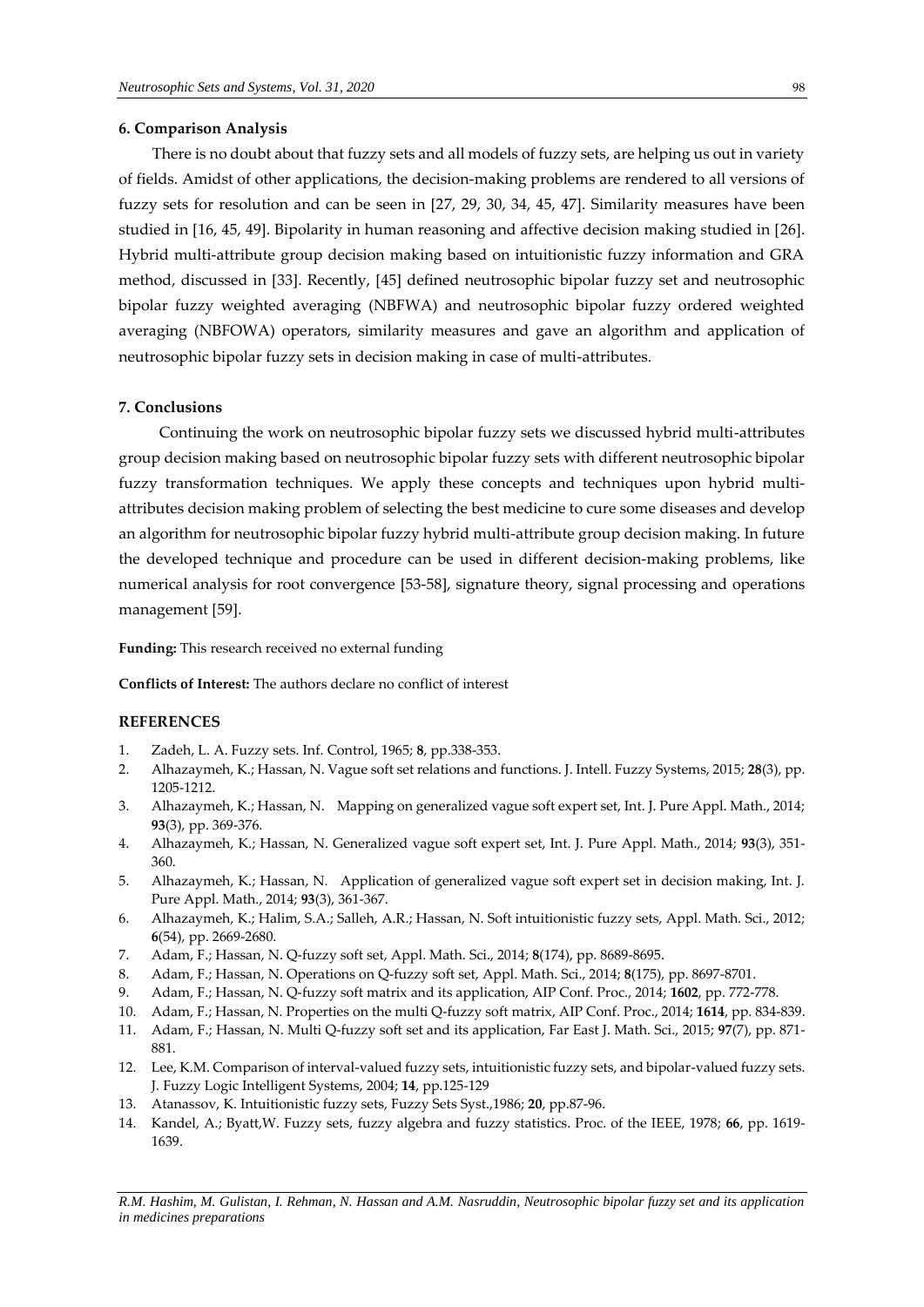- 15. Meghdadi, A. H.; Akbarzadeh, M. Probabilistic fuzzy logic and probabilistic fuzzy systems. The 10th IEEE International Conference on Fuzzy Systems, 2001; **3**, pp.1127-1130.
- 16. Hung,W. L.; Yang, M. S. Similarity measures of intuitionistic fuzzy sets based on Hausdorff distance. Pattern Recognit. Lett., 2004; **25**, pp.1603-1611.
- 17. Delgado. M.; Verdegay,J. L.; Vila, M. A. Linguistic decision making models. Int. J. Intell. Syst., 1992; **7**, pp.479-492.
- 18. Truck, I. Comparison and links between two 2-tuple linguistic models for decision making. Knowledge-Based Systems, 2015; **87**, pp.61-68.
- 19. Varnamkhasti, M.J.; Hassan, N. Neurogenetic algorithm for solving combinatorial engineering problems, J. Appl. Math., 2012, 253714.
- 20. Smarandache, F. A Unifying Field in Logics: Neutrosophic Logic. Neutrosophy, Neutrosophic Set, Neutrosophic Probability. American Research Press, Rehoboth, NM, 1999.
- 21. Zhang, W. R. "Bipolar fuzzy sets and relations: a computational framework for cognitive modeling and multiagent decision analysis," in Proceedings of the Industrial Fuzzy Control and Intelligent Systems Conference, and the NASA Joint Technology Workshop on Neural Networks and Fuzzy Logic and Fuzzy Information Processing Society Biannual Conference, pp. 305–309, San Antonio, Tex, USA, December 1994.
- 22. Yaqoob, N.; Ansari, M. A. Bipolar, -fuzzy ideals in ternary semigroups. Int. J. Math. Anal., 2013; **7**, pp.1775- 1782.
- 23. Yaqoob, N.; Aslam, M.; Davvaz, B.; Ghareeb, A. Structures of bipolar fuzzy -hyperideals in semihypergroups. J. Intell. Fuzzy Systems, 2014; **27**, pp.3015-3032.
- 24. Yaqoob, N.; Aslam, M.; Rehman, I.; Khalaf, M.M. New types of bipolar fuzzy sets in -semihypergroups, Songklanakarin J. Sci. Technol., 2016; **38**, pp.119-127.
- 25. Dubois, D.; Kaci, S.; Prade, H. Bipolarity in reasoning and decision, an Introduction. International Conference on Inf. Pro. Man. Unc. IPMU, 2004; 04, pp.959-966.
- 26. Silva Da, R.; Livet, P. Bipolarity in human reasoning and affective decision making. Int. J. Intell. Syst., 2008; **23**, pp.898-922.
- 27. Abdel-Basset, M.; Mohamed, M. A novel and powerful framework based on neutrosophic sets to aid patients with cancer. Future Generation Computer Systems, 2019; **98**, pp. 144-153.
- 28. Abdel-Basset, M.; Manogaran, G.; Gamal, A.; Smarandache, F. A hybrid approach of neutrosophic sets and DEMATEL method for developing supplier selection criteria. Design Automation for Embedded Systems, 2018; **22**, pp. 257-278.
- 29. Abdel-Basset, M.; Manogaran, G.; Gamal, A.; Smarandache, F. A group decision making framework based on neutrosophic TOPSIS approach for smart medical device selection. Journal of Medical Systems, 2019; **43**(38), pp. 1-13. doi:10.1007/s10916019-1156-1
- 30. Abdel-Basset, M.; Saleh, M.; Gamal, A.; Smarandache, F. An approach of TOPSIS technique for developing supplier selection with group decision making under type-2 neutrosophic number. Appl. Soft Comput., 2019; **77**, pp. 438-452.
- 31. Abdel-Basset, Mohamed, and Rehab Mohamed. "A novel plithogenic TOPSIS-CRITIC model for sustainable supply chain risk management." Journal of Cleaner Production **247** (2020): 119586.
- 32. Qun, W.; Peng, Wu.; Ligang, Z.; Huayou, C.; Xianjun, G. Some new Hamacher aggregation operators under single-valued neutrosophic 2-tuple linguistic environment and their applications to multi-attribute group decision making, Computers & Industrial Engineering, 2018; **116**, pp. 144-162.
- 33. Guo, J. Hybrid multiattribute group decision making based on intuitionistic fuzzy information and GRA Method. ISRN Applied Mathematics, 2013; **2013**, 146026.
- 34. Liu, P.; Wang, Y. Multiple attribute decision-making method based on single-valued neutrosophic normalized weighted Bonferroni mean. Neural Comput. Appl., 2014; **25**, pp.2001-2010.
- 35. Liu, P.; Shi, L. The generalized hybrid weighted average operator based on interval neutrosophic hesitant set and its application to multiple attribute decision making. Neural Comput. Appl. 2015; **26**, pp.457-471.
- 36. Peng, J. J. J.; Wang, Q.; Wang, J.; Zhang, H.Y.; Chen, X.H. Simplified neutrosophic sets and their applications in multi-criteria group decision-making problems. Int. J. System Sciences, 2015; **8**, pp. 2342-2358.
- 37. Chen, S. M. A new approach to handling fuzzy decision-making problems. IEEE Trans. Syst. Man Cybern.,1988; **18**, pp.1012-1016.
- 38. Hung, W. L; Yang, M. S. Similarity measures of intuitionistic fuzzy sets based on Hausdorff distance. Pattern Recognit. Lett., 2004; **25**, pp.1603-1611.
- 39. Zhan, J.; Khan, M.; Gulistan, M.; Ali, A. Applications of neutrosophic cubic sets in multi-criteria decision making. Int. J. for Uncertainty Quantification, 2017; **7**, pp.377-394.